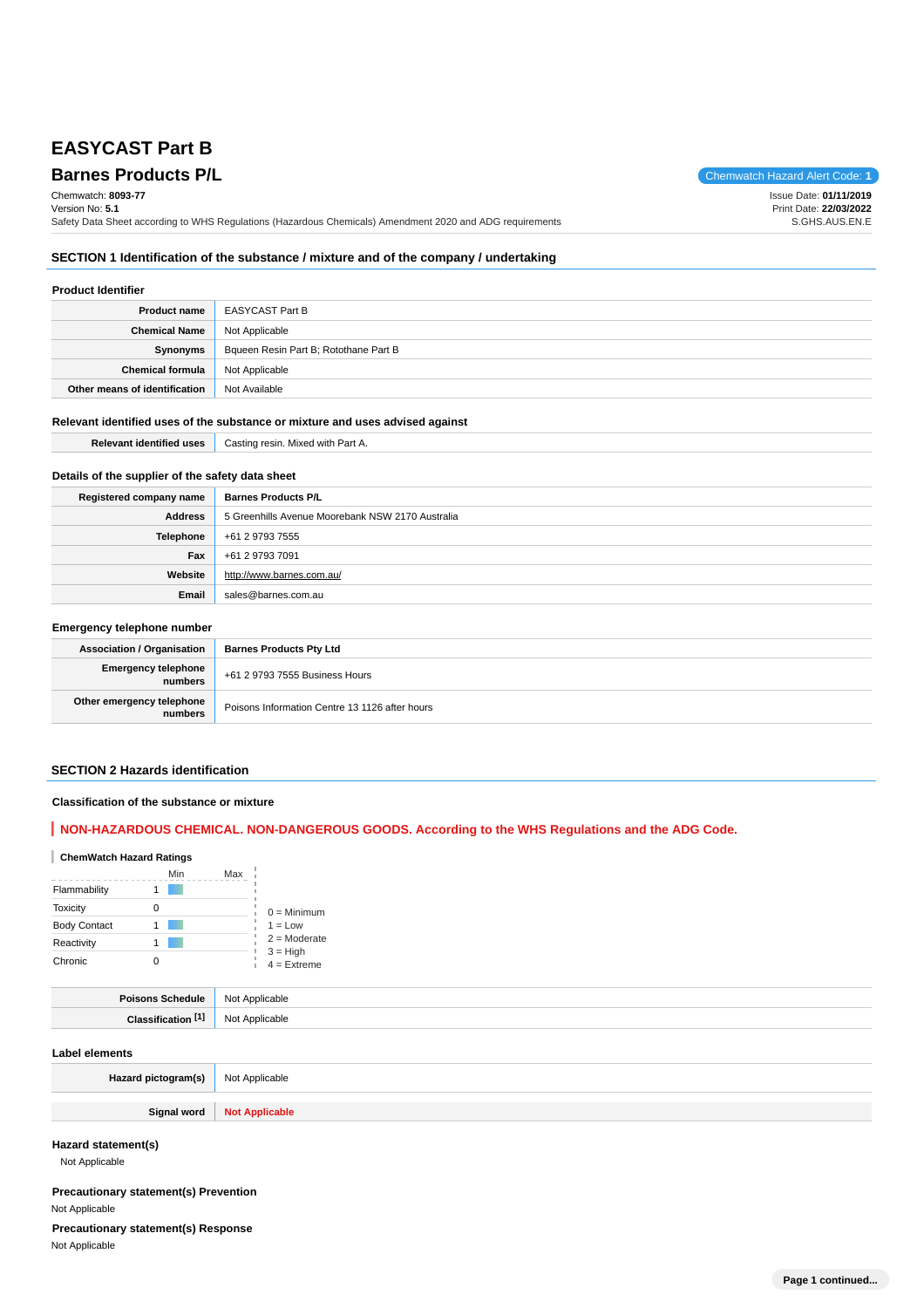## **Precautionary statement(s) Storage**

#### Not Applicable

**Precautionary statement(s) Disposal** Not Applicable

## **SECTION 3 Composition / information on ingredients**

#### **Substances**

See section below for composition of Mixtures

#### **Mixtures**

| <b>CAS No</b> | %[weight]                                                                                                                                                                                      | Name                                         |
|---------------|------------------------------------------------------------------------------------------------------------------------------------------------------------------------------------------------|----------------------------------------------|
| Not Available | 100                                                                                                                                                                                            | Ingredients determined not to be hazardous   |
| Not Available |                                                                                                                                                                                                | containing alkyl polyols and phthalate ester |
| Legend:       | 1. Classified by Chemwatch; 2. Classification drawn from HCIS; 3. Classification drawn from Regulation (EU) No 1272/2008 - Annex VI; 4.<br>Classification drawn from C&L * EU IOELVs available |                                              |

#### **SECTION 4 First aid measures**

#### **Description of first aid measures**

| <b>Eye Contact</b>  | If this product comes in contact with eyes:<br>▶ Wash out immediately with water.<br>If irritation continues, seek medical attention.<br>Removal of contact lenses after an eye injury should only be undertaken by skilled personnel.                                                                                                                                                                                                                                                                             |
|---------------------|--------------------------------------------------------------------------------------------------------------------------------------------------------------------------------------------------------------------------------------------------------------------------------------------------------------------------------------------------------------------------------------------------------------------------------------------------------------------------------------------------------------------|
| <b>Skin Contact</b> | If skin or hair contact occurs:<br>Flush skin and hair with running water (and soap if available).<br>Seek medical attention in event of irritation.                                                                                                                                                                                                                                                                                                                                                               |
| Inhalation          | If fumes, aerosols or combustion products are inhaled remove from contaminated area.<br>• Other measures are usually unnecessary.                                                                                                                                                                                                                                                                                                                                                                                  |
| Ingestion           | If swallowed do <b>NOT</b> induce vomiting.<br>If vomiting occurs, lean patient forward or place on left side (head-down position, if possible) to maintain open airway and prevent aspiration.<br>• Observe the patient carefully.<br>Never give liquid to a person showing signs of being sleepy or with reduced awareness; i.e. becoming unconscious.<br>Give water to rinse out mouth, then provide liquid slowly and as much as casualty can comfortably drink.<br>$\blacktriangleright$ Seek medical advice. |

#### **Indication of any immediate medical attention and special treatment needed**

Treat symptomatically.

#### **SECTION 5 Firefighting measures**

## **Extinguishing media**

Foam.

- Dry chemical powder.
- ▶ BCF (where regulations permit).
- ▶ Carbon dioxide.
- Water spray or fog Large fires only.

#### **Special hazards arising from the substrate or mixture**

| <b>Fire Incompatibility</b>    | Avoid contamination with oxidising agents i.e. nitrates, oxidising acids, chlorine bleaches, pool chlorine etc. as ignition may result                                                                                                                                                                                                                                                                                                                               |  |  |
|--------------------------------|----------------------------------------------------------------------------------------------------------------------------------------------------------------------------------------------------------------------------------------------------------------------------------------------------------------------------------------------------------------------------------------------------------------------------------------------------------------------|--|--|
| <b>Advice for firefighters</b> |                                                                                                                                                                                                                                                                                                                                                                                                                                                                      |  |  |
| <b>Fire Fighting</b>           | Alert Fire Brigade and tell them location and nature of hazard.<br>▶ Wear breathing apparatus plus protective gloves.<br>Prevent, by any means available, spillage from entering drains or water course.<br>▶ Use water delivered as a fine spray to control fire and cool adjacent area.<br>Avoid spraying water onto liquid pools.<br>Do not approach containers suspected to be hot.<br>Cool fire exposed containers with water spray from a protected location.  |  |  |
| <b>Fire/Explosion Hazard</b>   | Combustible.<br>Slight fire hazard when exposed to heat or flame.<br>Heating may cause expansion or decomposition leading to violent rupture of containers.<br>• On combustion, may emit toxic fumes of carbon monoxide (CO).<br>May emit acrid smoke.<br>Mists containing combustible materials may be explosive.<br>Combustion products include:<br>carbon dioxide (CO2)<br>nitrogen oxides (NOx)<br>other pyrolysis products typical of burning organic material. |  |  |
| <b>HAZCHEM</b>                 | Not Applicable                                                                                                                                                                                                                                                                                                                                                                                                                                                       |  |  |

## **SECTION 6 Accidental release measures**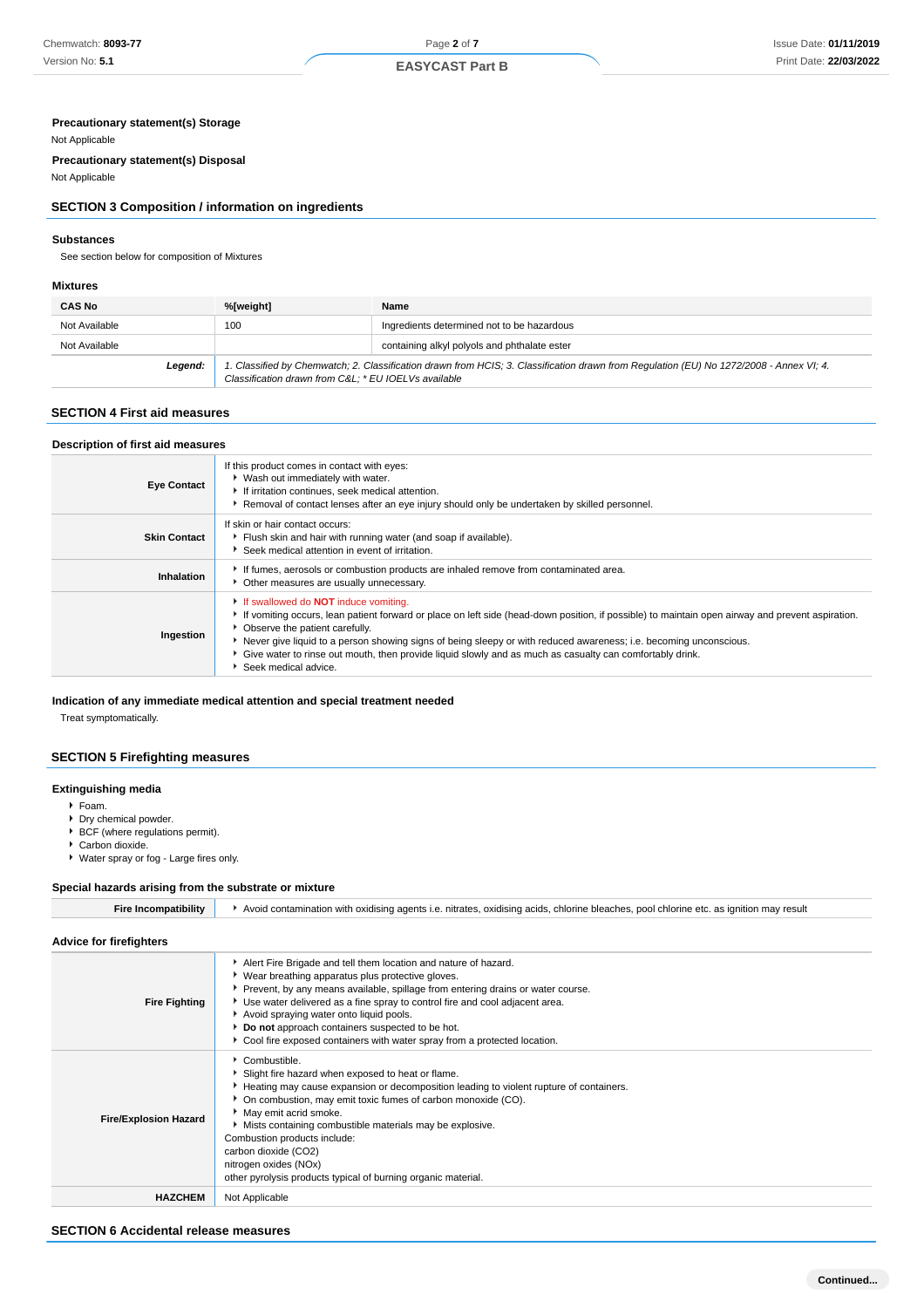## **Personal precautions, protective equipment and emergency procedures**

See section 8

#### **Environmental precautions**

See section 12

## **Methods and material for containment and cleaning up**

| <b>Minor Spills</b> | Remove all ignition sources.<br>Clean up all spills immediately.<br>Avoid breathing vapours and contact with skin and eyes.<br>► Control personal contact with the substance, by using protective equipment.<br>Contain and absorb spill with sand, earth, inert material or vermiculite.<br>▶ Wipe up.<br>• Place in a suitable, labelled container for waste disposal. |
|---------------------|--------------------------------------------------------------------------------------------------------------------------------------------------------------------------------------------------------------------------------------------------------------------------------------------------------------------------------------------------------------------------|
| <b>Major Spills</b> | Moderate hazard.<br>Clear area of personnel and move upwind.<br>Alert Fire Brigade and tell them location and nature of hazard.<br>▶ Wear breathing apparatus plus protective gloves.<br>▶ Prevent, by any means available, spillage from entering drains or water course.<br>No smoking, naked lights or ignition sources.<br>Increase ventilation.                     |

Personal Protective Equipment advice is contained in Section 8 of the SDS.

## **SECTION 7 Handling and storage**

| Precautions for safe handling |                                                                                                                                                                                                                                                                                                                                                                                                                |
|-------------------------------|----------------------------------------------------------------------------------------------------------------------------------------------------------------------------------------------------------------------------------------------------------------------------------------------------------------------------------------------------------------------------------------------------------------|
| Safe handling                 | Avoid all personal contact, including inhalation.<br>▶ Wear protective clothing when risk of exposure occurs.<br>▶ Use in a well-ventilated area.<br>Prevent concentration in hollows and sumps.<br>DO NOT enter confined spaces until atmosphere has been checked.<br>Avoid smoking, naked lights or ignition sources.<br>Avoid contact with incompatible materials.                                          |
| Other information             | Store in original containers.<br>Keep containers securely sealed.<br>No smoking, naked lights or ignition sources.<br>Store in a cool, dry, well-ventilated area.<br>Store away from incompatible materials and foodstuff containers.<br>Protect containers against physical damage and check regularly for leaks.<br>• Observe manufacturer's storage and handling recommendations contained within this SDS. |

#### **Conditions for safe storage, including any incompatibilities**

| Suitable container      | Metal can or drum<br>Packaging as recommended by manufacturer.<br>▶ Check all containers are clearly labelled and free from leaks. |
|-------------------------|------------------------------------------------------------------------------------------------------------------------------------|
| Storage incompatibility | Avoid reaction with oxidising agents                                                                                               |

## **SECTION 8 Exposure controls / personal protection**

## **Control parameters**

- **Occupational Exposure Limits (OEL)**
- **INGREDIENT DATA**

Not Available

**Emergency Limits**

| Ingredient             | TEEL-1        | TEEL-2        |                     | TEEL-3        |
|------------------------|---------------|---------------|---------------------|---------------|
| <b>EASYCAST Part B</b> | Not Available | Not Available |                     | Not Available |
|                        |               |               | <b>Revised IDLH</b> |               |
| Ingredient             | Original IDLH |               |                     |               |
| <b>EASYCAST Part B</b> | Not Available |               | Not Available       |               |

#### **Exposure controls**

| Appropriate engineering<br>controls | Use in a well-ventilated area<br>General exhaust is adequate under normal operating conditions.<br>Refer also to protective measures for the other component used with the product. Read both SDS before using; store and attach SDS together.                                                                                                    |
|-------------------------------------|---------------------------------------------------------------------------------------------------------------------------------------------------------------------------------------------------------------------------------------------------------------------------------------------------------------------------------------------------|
| <b>Personal protection</b>          | $\left(\sqrt{q}\right)\left(\frac{1}{q}\right)\left(\frac{1}{q}\right)$                                                                                                                                                                                                                                                                           |
| Eye and face protection             | Safety glasses with side shields<br>Chemical goggles.<br>Contact lenses may pose a special hazard; soft contact lenses may absorb and concentrate irritants. A written policy document, describing<br>the wearing of lenses or restrictions on use, should be created for each workplace or task. This should include a review of lens absorption |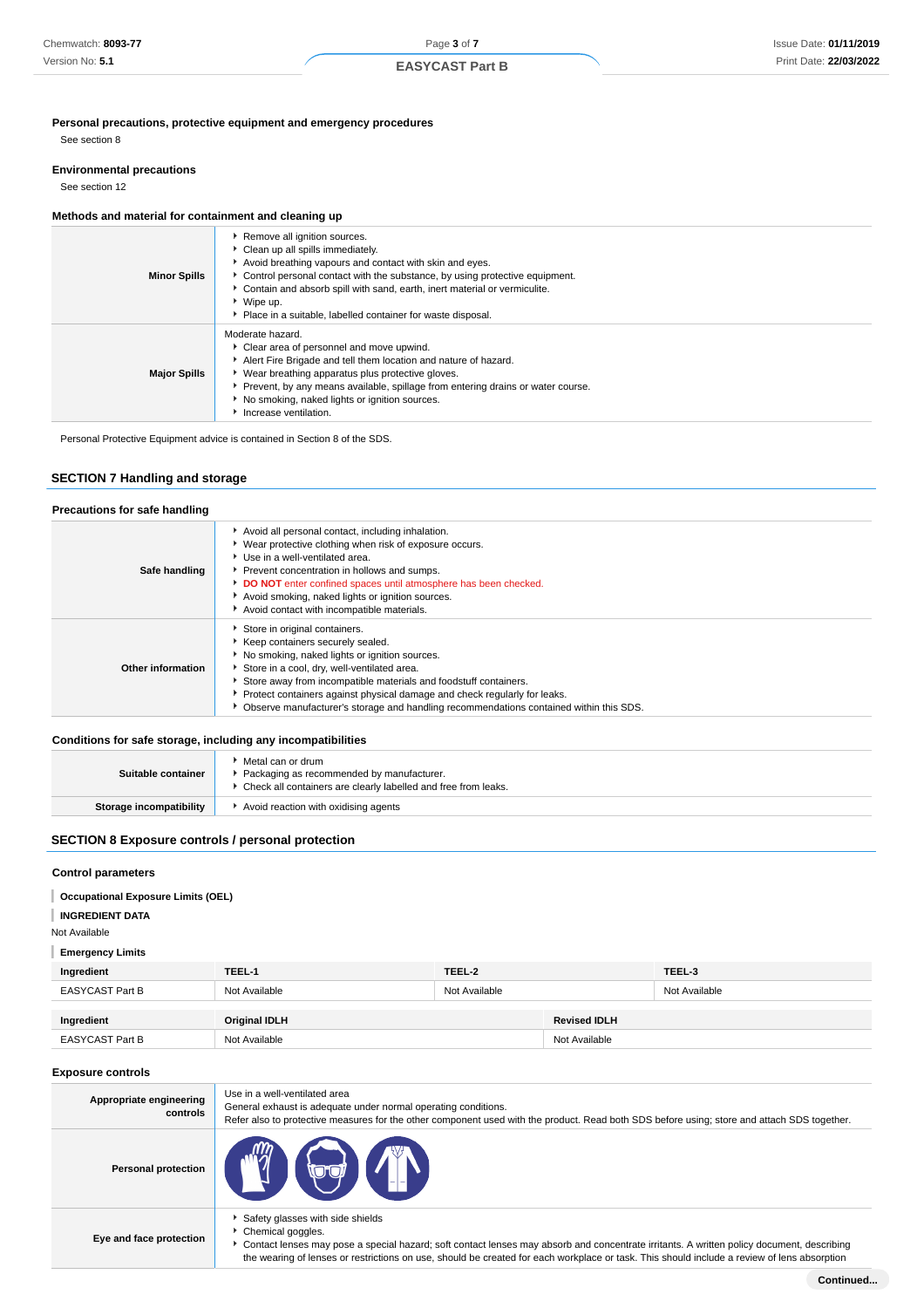## **EASYCAST Part B**

|                        | and adsorption for the class of chemicals in use and an account of injury experience. Medical and first-aid personnel should be trained in<br>their removal and suitable equipment should be readily available. In the event of chemical exposure, begin eye irrigation immediately and<br>remove contact lens as soon as practicable. Lens should be removed at the first signs of eye redness or irritation - lens should be removed in<br>a clean environment only after workers have washed hands thoroughly.                                                                                                                                                                                                                                                                                                                        |
|------------------------|------------------------------------------------------------------------------------------------------------------------------------------------------------------------------------------------------------------------------------------------------------------------------------------------------------------------------------------------------------------------------------------------------------------------------------------------------------------------------------------------------------------------------------------------------------------------------------------------------------------------------------------------------------------------------------------------------------------------------------------------------------------------------------------------------------------------------------------|
| <b>Skin protection</b> | See Hand protection below                                                                                                                                                                                                                                                                                                                                                                                                                                                                                                                                                                                                                                                                                                                                                                                                                |
| Hands/feet protection  | The selection of suitable gloves does not only depend on the material, but also on further marks of quality which vary from manufacturer to<br>manufacturer. Where the chemical is a preparation of several substances, the resistance of the glove material can not be calculated in advance<br>and has therefore to be checked prior to the application.<br>The exact break through time for substances has to be obtained from the manufacturer of the protective gloves and has to be observed when<br>making a final choice.<br>Personal hygiene is a key element of effective hand care. Gloves must only be worn on clean hands. After using gloves, hands should be<br>washed and dried thoroughly. Application of a non-perfumed moisturiser is recommended.<br>Wear general protective gloves, eg. light weight rubber gloves. |
| <b>Body protection</b> | See Other protection below                                                                                                                                                                                                                                                                                                                                                                                                                                                                                                                                                                                                                                                                                                                                                                                                               |
| Other protection       | No special equipment needed when handling small quantities.<br><b>OTHERWISE:</b><br>• Overalls.<br><b>Barrier cream.</b><br>Eyewash unit.                                                                                                                                                                                                                                                                                                                                                                                                                                                                                                                                                                                                                                                                                                |

## **SECTION 9 Physical and chemical properties**

 $\mathcal{L}^{\text{max}}_{\text{max}}$ 

#### **Information on basic physical and chemical properties**

| Appearance                                      | Clear liquid with a slight fruity odour; slightly mixes with water. |                                            |                |
|-------------------------------------------------|---------------------------------------------------------------------|--------------------------------------------|----------------|
|                                                 |                                                                     |                                            |                |
| <b>Physical state</b>                           | Liquid                                                              | Relative density (Water = 1)               | 1.0            |
| Odour                                           | Not Available                                                       | Partition coefficient n-octanol<br>/ water | Not Available  |
| <b>Odour threshold</b>                          | Not Available                                                       | Auto-ignition temperature (°C)             | Not Available  |
| pH (as supplied)                                | Not Available                                                       | Decomposition temperature                  | Not Available  |
| Melting point / freezing point<br>(°C)          | Not Available                                                       | <b>Viscosity (cSt)</b>                     | < 160          |
| Initial boiling point and boiling<br>range (°C) | Not Available                                                       | Molecular weight (g/mol)                   | Not Applicable |
| Flash point (°C)                                | >127                                                                | <b>Taste</b>                               | Not Available  |
| <b>Evaporation rate</b>                         | Not Available                                                       | <b>Explosive properties</b>                | Not Available  |
| Flammability                                    | Not Applicable                                                      | <b>Oxidising properties</b>                | Not Available  |
| Upper Explosive Limit (%)                       | Not Available                                                       | Surface Tension (dyn/cm or<br>$mN/m$ )     | Not Available  |
| Lower Explosive Limit (%)                       | Not Available                                                       | <b>Volatile Component (%vol)</b>           | Not Available  |
| Vapour pressure (kPa)                           | Negligible                                                          | Gas group                                  | Not Available  |
| Solubility in water                             | Partly miscible                                                     | pH as a solution (Not<br>Available%)       | Not Available  |
| Vapour density (Air = 1)                        | Not Available                                                       | VOC g/L                                    | Not Available  |

## **SECTION 10 Stability and reactivity**

| Reactivity                                 | See section 7                                                                                                                        |
|--------------------------------------------|--------------------------------------------------------------------------------------------------------------------------------------|
| <b>Chemical stability</b>                  | • Unstable in the presence of incompatible materials.<br>▶ Product is considered stable.<br>Hazardous polymerisation will not occur. |
| Possibility of hazardous<br>reactions      | See section 7                                                                                                                        |
| <b>Conditions to avoid</b>                 | See section 7                                                                                                                        |
| Incompatible materials                     | See section 7                                                                                                                        |
| <b>Hazardous decomposition</b><br>products | See section 5                                                                                                                        |

## **SECTION 11 Toxicological information**

#### **Information on toxicological effects**

| <b>Inhaled</b>      | The material is not thought to produce adverse health effects or irritation of the respiratory tract (as classified by EC Directives using animal<br>models). Nevertheless, good hygiene practice requires that exposure be kept to a minimum and that suitable control measures be used in an<br>occupational setting. |
|---------------------|-------------------------------------------------------------------------------------------------------------------------------------------------------------------------------------------------------------------------------------------------------------------------------------------------------------------------|
| Ingestion           | The material has NOT been classified by EC Directives or other classification systems as "harmful by ingestion". This is because of the lack of<br>corroborating animal or human evidence.                                                                                                                              |
| <b>Skin Contact</b> | The material may cause skin irritation after prolonged or repeated exposure and may produce on contact skin redness, swelling, the production of<br>vesicles, scaling and thickening of the skin.                                                                                                                       |
| Eye                 | Although the liquid is not thought to be an irritant (as classified by EC Directives), direct contact with the eye may produce transient discomfort<br>characterised by tearing or conjunctival redness (as with windburn).                                                                                             |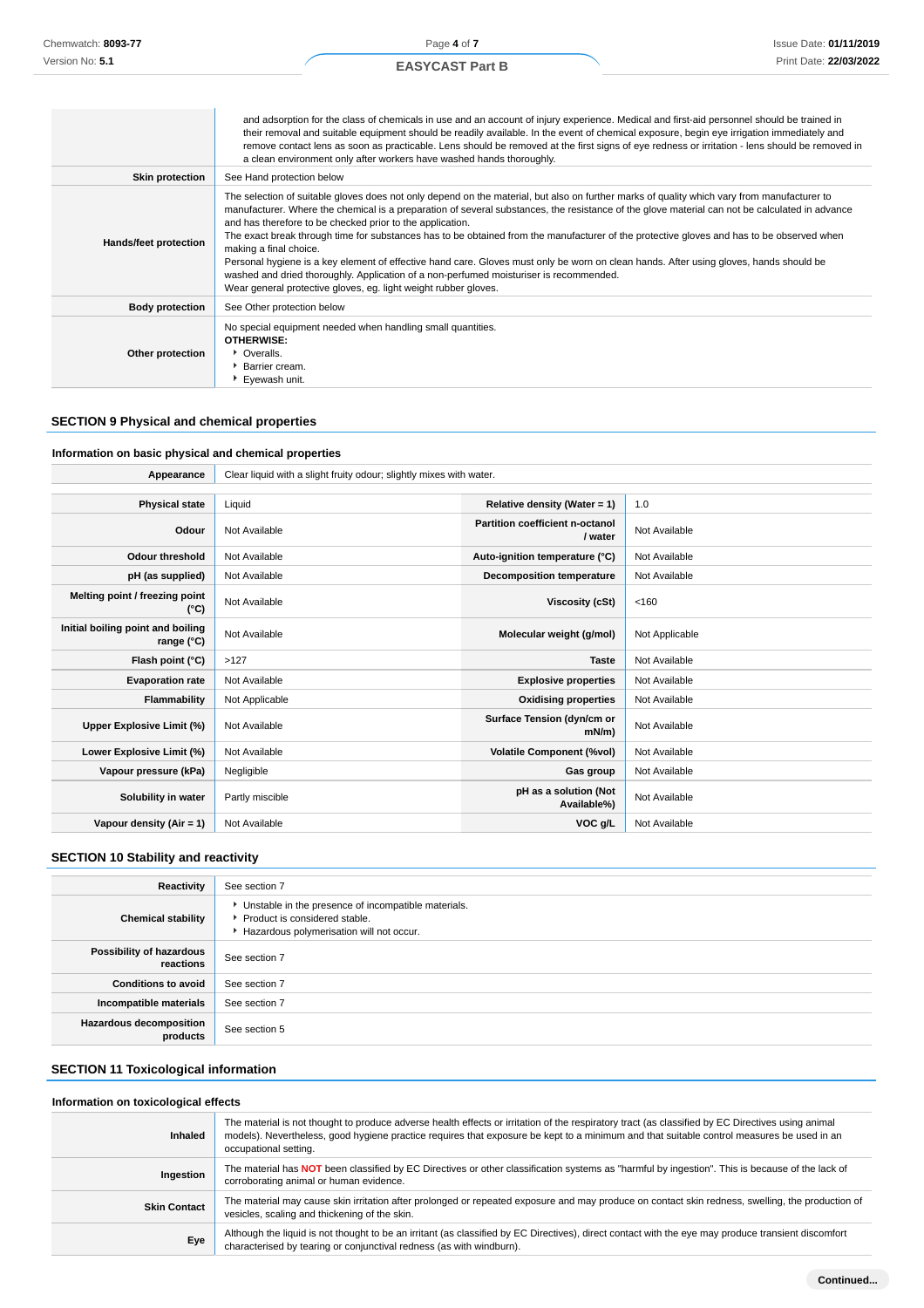| Chronic                                     | Long-term exposure to the product is not thought to produce chronic effects adverse to the health (as classified by EC Directives using animal<br>models); nevertheless exposure by all routes should be minimised as a matter of course. |                                    |                                                                                                                                                                     |
|---------------------------------------------|-------------------------------------------------------------------------------------------------------------------------------------------------------------------------------------------------------------------------------------------|------------------------------------|---------------------------------------------------------------------------------------------------------------------------------------------------------------------|
| <b>EASYCAST Part B</b>                      | <b>TOXICITY</b><br>Not Available                                                                                                                                                                                                          | <b>IRRITATION</b><br>Not Available |                                                                                                                                                                     |
| Legend:                                     | 1. Value obtained from Europe ECHA Registered Substances - Acute toxicity 2.* Value obtained from manufacturer's SDS. Unless otherwise<br>specified data extracted from RTECS - Register of Toxic Effect of chemical Substances           |                                    |                                                                                                                                                                     |
|                                             |                                                                                                                                                                                                                                           |                                    |                                                                                                                                                                     |
| <b>Acute Toxicity</b>                       | ×                                                                                                                                                                                                                                         | Carcinogenicity                    | ×                                                                                                                                                                   |
| <b>Skin Irritation/Corrosion</b>            | ×                                                                                                                                                                                                                                         | Reproductivity                     | ×                                                                                                                                                                   |
| <b>Serious Eye Damage/Irritation</b>        | ×                                                                                                                                                                                                                                         | <b>STOT - Single Exposure</b>      | ×                                                                                                                                                                   |
| <b>Respiratory or Skin</b><br>sensitisation | ×                                                                                                                                                                                                                                         | <b>STOT - Repeated Exposure</b>    | ×                                                                                                                                                                   |
| <b>Mutagenicity</b>                         | ×                                                                                                                                                                                                                                         | <b>Aspiration Hazard</b>           | ×                                                                                                                                                                   |
|                                             |                                                                                                                                                                                                                                           | Legend:                            | $\blacktriangleright$ - Data either not available or does not fill the criteria for classification<br>$\blacktriangleright$ - Data available to make classification |

#### **SECTION 12 Ecological information**

#### **Toxicity EASYCAST Part B Endpoint Test Duration (hr) Species Value Source** Not<br>Available Not Not Not Available Not Available Not Available Not Available Not Available Not Available Not Ava Available Not Available **Legend:** Extracted from 1. IUCLID Toxicity Data 2. Europe ECHA Registered Substances - Ecotoxicological Information - Aquatic Toxicity 4. US EPA, Ecotox database - Aquatic Toxicity Data 5. ECETOC Aquatic Hazard Assessment Data 6. NITE (Japan) - Bioconcentration Data 7. METI (Japan) - Bioconcentration Data 8. Vendor Data

#### **DO NOT** discharge into sewer or waterways.

| Persistence and degradability    |                                       |                                       |  |
|----------------------------------|---------------------------------------|---------------------------------------|--|
| Ingredient                       | Persistence: Water/Soil               | Persistence: Air                      |  |
|                                  | No Data available for all ingredients | No Data available for all ingredients |  |
|                                  |                                       |                                       |  |
| <b>Bioaccumulative potential</b> |                                       |                                       |  |
| Ingredient                       | <b>Bioaccumulation</b>                |                                       |  |
|                                  | No Data available for all ingredients |                                       |  |
|                                  |                                       |                                       |  |
| Mobility in soil                 |                                       |                                       |  |
| Ingredient                       | <b>Mobility</b>                       |                                       |  |
|                                  | No Data available for all ingredients |                                       |  |

#### **SECTION 13 Disposal considerations**

| Waste treatment methods      |                                                                                                                                                                                                                                                                                                                                                                                                                                                                                                                                                                |  |
|------------------------------|----------------------------------------------------------------------------------------------------------------------------------------------------------------------------------------------------------------------------------------------------------------------------------------------------------------------------------------------------------------------------------------------------------------------------------------------------------------------------------------------------------------------------------------------------------------|--|
| Product / Packaging disposal | ► Recycle wherever possible or consult manufacturer for recycling options.<br>Consult State Land Waste Management Authority for disposal.<br>Material may be disposed of by controlled burning in an approved incinerator or buried in an approved landfill.<br>▶ Prior to disposal in a landfill the material should be mixed with the other component and reacted to render the material inert.<br>Extreme caution should be taken when heating the resin/curing agent mix.<br>▶ Recycle containers where possible, or dispose of in an authorised landfill. |  |

#### **SECTION 14 Transport information**

| <b>Labels Required</b>  |                |
|-------------------------|----------------|
| <b>Marine Pollutant</b> | <b>NO</b>      |
| <b>HAZCHEM</b>          | Not Applicable |

**Land transport (ADG): NOT REGULATED FOR TRANSPORT OF DANGEROUS GOODS**

**Air transport (ICAO-IATA / DGR): NOT REGULATED FOR TRANSPORT OF DANGEROUS GOODS**

**Sea transport (IMDG-Code / GGVSee): NOT REGULATED FOR TRANSPORT OF DANGEROUS GOODS**

**Transport in bulk according to Annex II of MARPOL and the IBC code**

Not Applicable

**Transport in bulk in accordance with MARPOL Annex V and the IMSBC Code**

**Product name Group**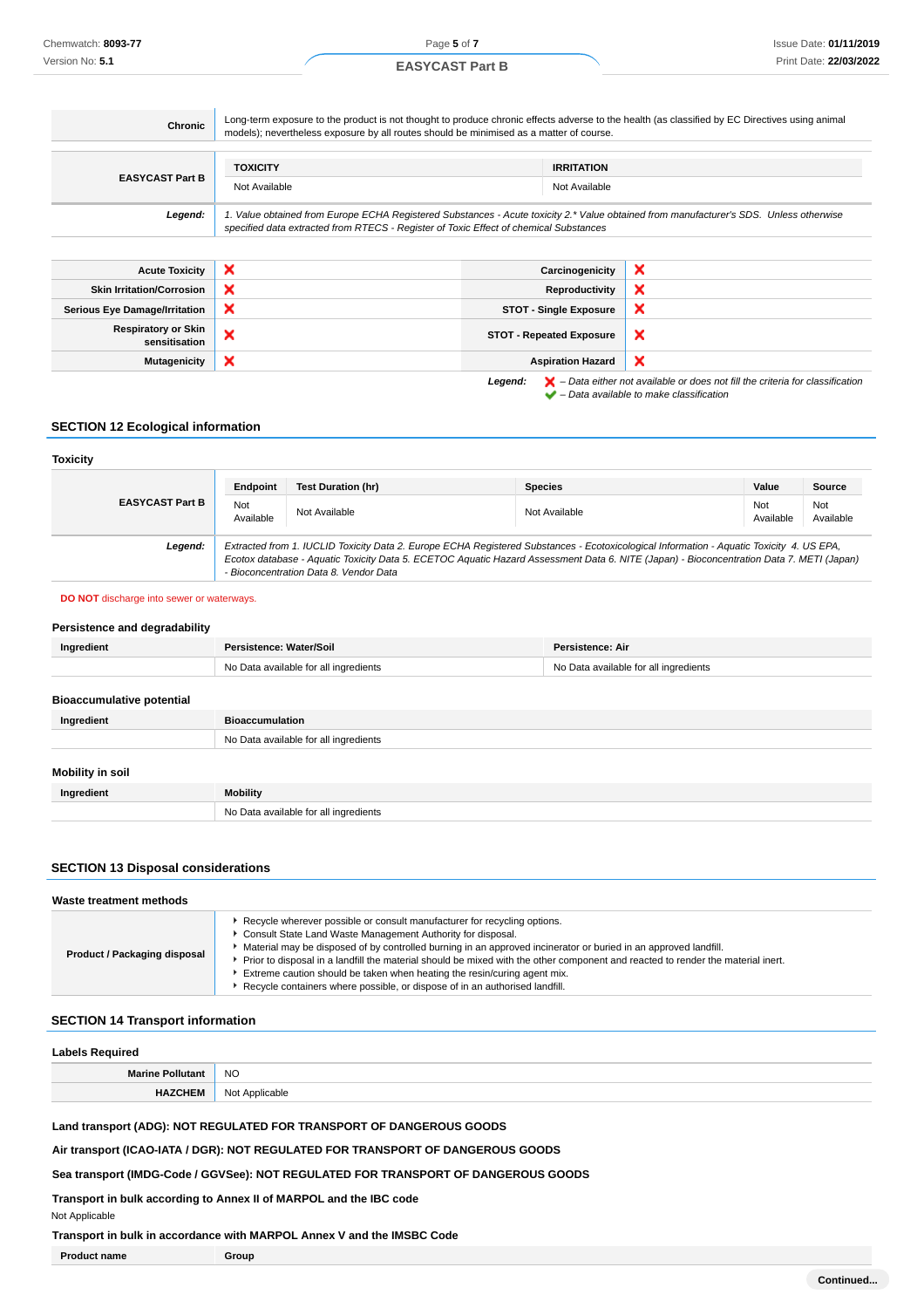## Page **6** of **7**

### **EASYCAST Part B**

#### **Transport in bulk in accordance with the ICG Code**

**Product name Ship Type**

#### **SECTION 15 Regulatory information**

#### **Safety, health and environmental regulations / legislation specific for the substance or mixture**

#### **National Inventory Status**

| <b>National Inventory</b>                          | <b>Status</b>                                                                                                                                                                                     |
|----------------------------------------------------|---------------------------------------------------------------------------------------------------------------------------------------------------------------------------------------------------|
| Australia - AIIC / Australia<br>Non-Industrial Use | Not Available                                                                                                                                                                                     |
| Canada - DSL                                       | Not Available                                                                                                                                                                                     |
| Canada - NDSL                                      | Not Available                                                                                                                                                                                     |
| China - IECSC                                      | Not Available                                                                                                                                                                                     |
| Europe - EINEC / ELINCS / NLP                      | Not Available                                                                                                                                                                                     |
| Japan - ENCS                                       | Not Available                                                                                                                                                                                     |
| Korea - KECI                                       | Not Available                                                                                                                                                                                     |
| New Zealand - NZIoC                                | Not Available                                                                                                                                                                                     |
| Philippines - PICCS                                | Not Available                                                                                                                                                                                     |
| USA - TSCA                                         | Not Available                                                                                                                                                                                     |
| Taiwan - TCSI                                      | Not Available                                                                                                                                                                                     |
| Mexico - INSQ                                      | Not Available                                                                                                                                                                                     |
| Vietnam - NCI                                      | Not Available                                                                                                                                                                                     |
| Russia - FBEPH                                     | Not Available                                                                                                                                                                                     |
| Legend:                                            | Yes = All CAS declared ingredients are on the inventory<br>No = One or more of the CAS listed ingredients are not on the inventory. These ingredients may be exempt or will require registration. |

#### **SECTION 16 Other information**

#### **SDS Version Summary**

| <b>Version</b> | Date of Update | <b>Sections Updated</b>                                                        |
|----------------|----------------|--------------------------------------------------------------------------------|
|                | 05/09/2018     | <b>Engineering Control</b>                                                     |
| -5.1           | 01/11/2019     | One-off system update. NOTE: This may or may not change the GHS classification |

#### **Other information**

Classification of the preparation and its individual components has drawn on official and authoritative sources as well as independent review by the Chemwatch Classification committee using available literature references.

The SDS is a Hazard Communication tool and should be used to assist in the Risk Assessment. Many factors determine whether the reported Hazards are Risks in the workplace or other settings. Risks may be determined by reference to Exposures Scenarios. Scale of use, frequency of use and current or available engineering controls must be considered.

#### **Definitions and abbreviations**

PC-TWA: Permissible Concentration-Time Weighted Average PC-STEL: Permissible Concentration-Short Term Exposure Limit IARC: International Agency for Research on Cancer ACGIH: American Conference of Governmental Industrial Hygienists STEL: Short Term Exposure Limit TEEL: Temporary Emergency Exposure Limit。 IDLH: Immediately Dangerous to Life or Health Concentrations ES: Exposure Standard OSF: Odour Safety Factor NOAEL :No Observed Adverse Effect Level LOAEL: Lowest Observed Adverse Effect Level TLV: Threshold Limit Value LOD: Limit Of Detection OTV: Odour Threshold Value BCF: BioConcentration Factors BEI: Biological Exposure Index AIIC: Australian Inventory of Industrial Chemicals DSL: Domestic Substances List NDSL: Non-Domestic Substances List IECSC: Inventory of Existing Chemical Substance in China EINECS: European INventory of Existing Commercial chemical Substances ELINCS: European List of Notified Chemical Substances NLP: No-Longer Polymers ENCS: Existing and New Chemical Substances Inventory KECI: Korea Existing Chemicals Inventory NZIoC: New Zealand Inventory of Chemicals PICCS: Philippine Inventory of Chemicals and Chemical Substances TSCA: Toxic Substances Control Act